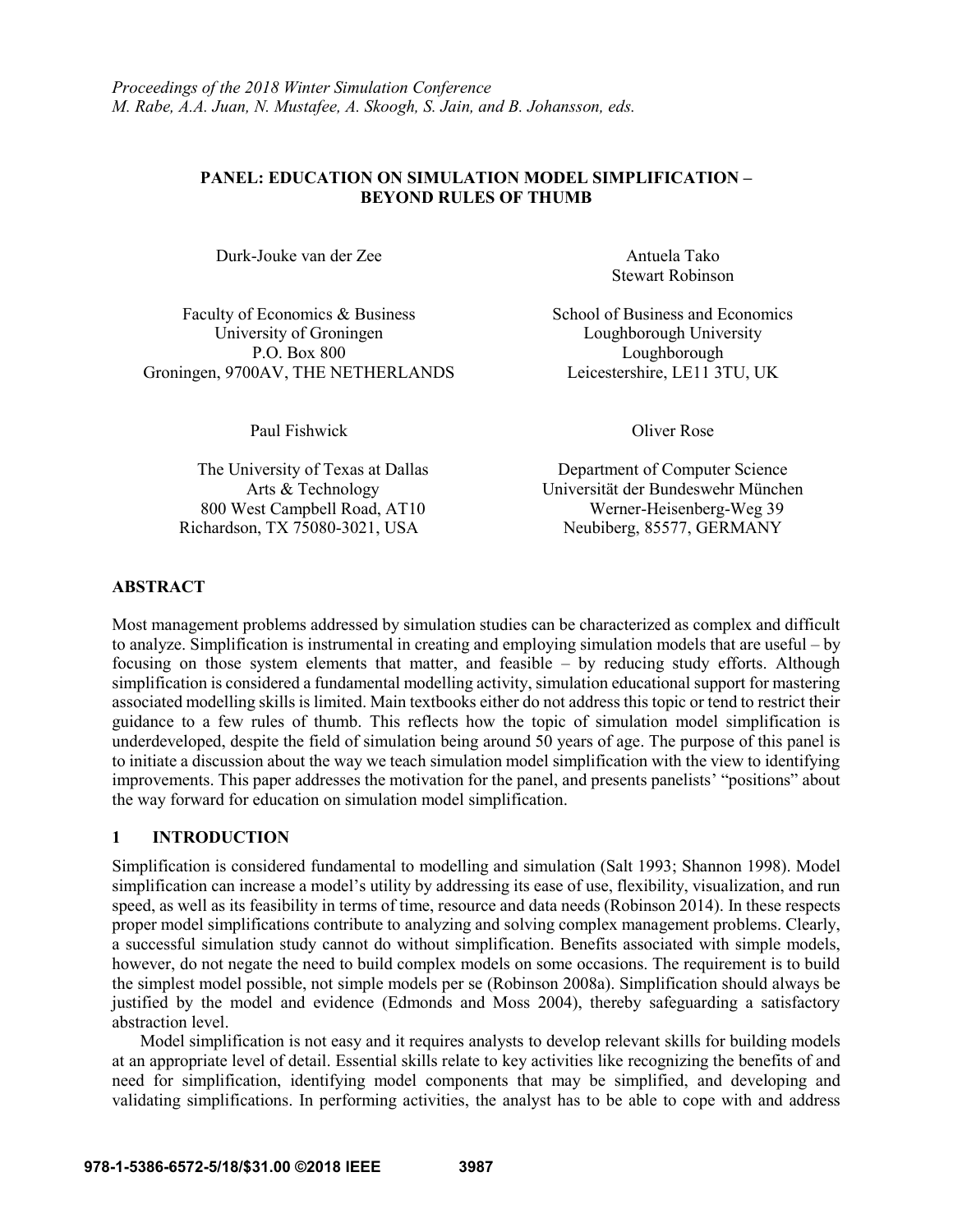various drivers of model complexity, for example, problem size being (too) large (Morris 1967), unclear modelling objectives (Innis and Rexstad 1983), his/her own limitations with respect to domain knowledge (Nance et al. 1999), and common pitfalls like assuming model detail as inherently good for increasing realism (Chwif et al. 2000). Clearly, analysts need to be appropriately educated to undertake model simplification. In this panel session simulation educational support on model simplification will be addressed, by assessing the current situation and research needs. More specifically, we consider courses offered by academia.

This paper is structured as follows. In Section 2 we consider the motivation for this panel. Next, in Section 3 panel set up is discussed. In Section 4 panelists state their positions. Finally, in Section 5, we summarize main issues based on the position statements.

## **2 MOTIVATION FOR THE PANEL**

After introducing the focus of this panel session, we now provide some observations from existing literature on model simplification that underlie the topic of this panel:

- Little attention: Many authors observe that model simplification has received little attention (Sevinc 1991; Chwif et al. 2000; Brooks and Tobias 2000; Robinson 2006; Van der Zee et al. 2011). They point at the low number of articles being published. This is confirmed in a recent review on approaches for simulation model simplification (Van der Zee 2017).
- Limited materials available for teaching: The lack of attention, see above, is mirrored in existing course books and materials, that tend to restrict their guidance to rules of thumb or do not address the issue at all. Exercises on model simplification are hardly found. Hence, the teacher is left on his/her own in educating students.
- Increasing industry needs: The ever increasing complexity of (new types) of operations systems like supply chains, transportation networks, health systems and advanced manufacturing systems suggest an even higher importance of model simplification for problem solving.
- Demands on simulation study set-up: The demands for shorter simulation study lead times increase relevance of model simplification (Chwif et al. 2006).
- Use of simulation resources: Progress made in simulation software and computer hardware is often erroneously used as an argument to build more detailed models, thereby neglecting possibilities for model simplification (Salt 1993; Chwif et al. 2000; Rank et al. 2016).
- Limited research on the topic: So far, model simplification does not seem to be on the research agenda of the simulation and modelling community. Apart from a number of authors targeting issues in isolation, structural support seems to be only available within semiconductor manufacturing and - to a lesser extent - within the community of researchers targeting simulation conceptual modelling. Starting from the high complexity of semiconductor manufacturing systems, a group of researchers works on a body of knowledge within their domain (Rose 2000; Rose 2007; Rank et al. 2016). Exploration of methods of model simplification has been identified as one of the research themes within the field of conceptual modelling (Van der Zee et al. 2011).
- Beyond craft: This session may be considered a follow up of recent panel discussions which stresses the need for research that aims to improve guidance on modelling – in an attempt to make it less of an art and more of a scientific discipline (Ehm et al. 2009; Van der Zee et al. 2010; Robinson et al. 2015). Typically, authors express the need for guidance by advocating a common choice of terminology, and by promoting the development of frameworks, strategies, principles, methods, standards, tools and criteria.

## **3 PANEL DESCRIPTION**

We set up a panel, comprised of the following individuals: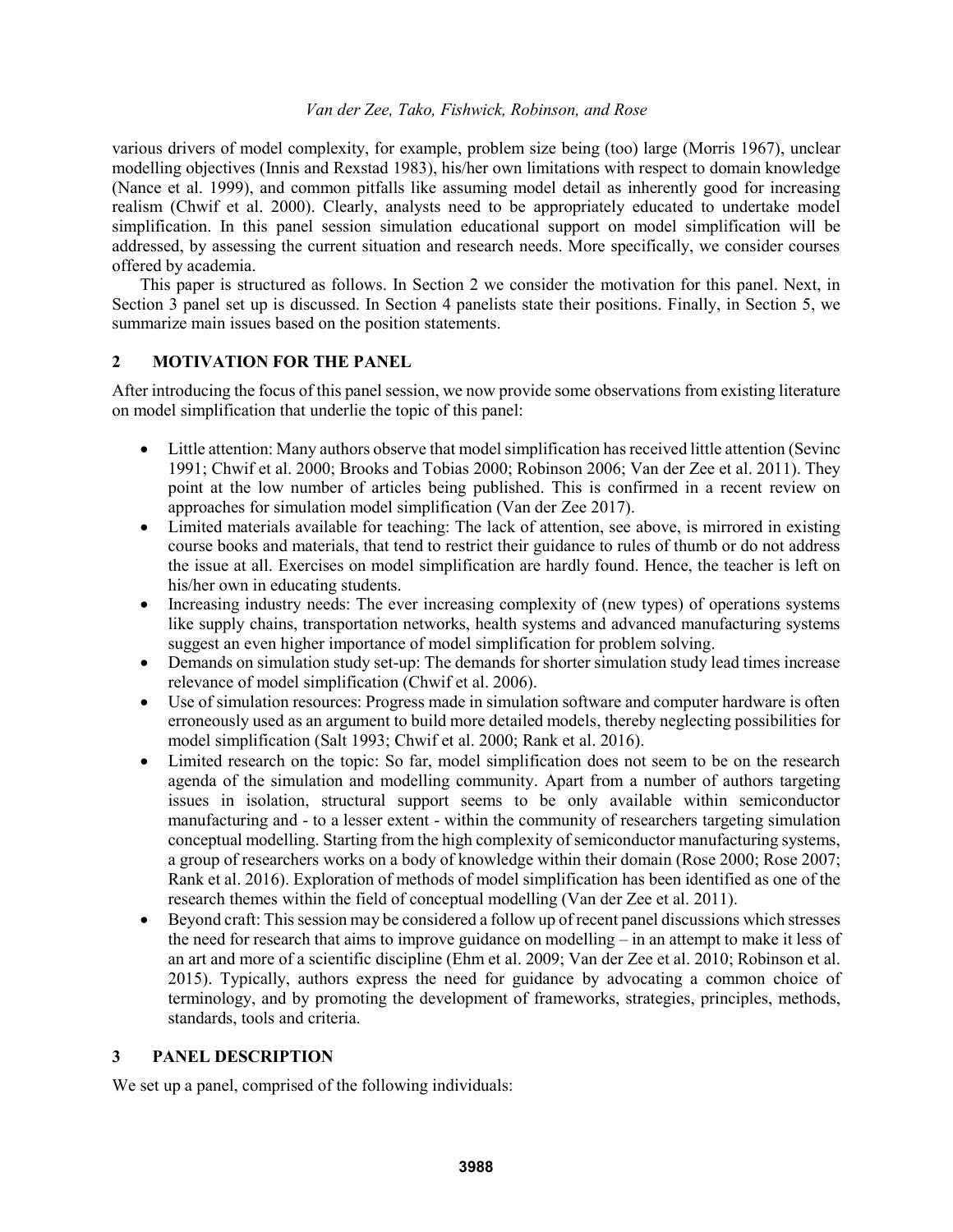- Durk-Jouke van der Zee (University of Groningen)
- Antuela Tako (Loughborough University)
- Stewart Robinson (Loughborough University)
- Paul Fishwick (The University of Texas at Dallas)
- Oliver Rose (Universität der Bundeswehr München)

All panel members are asked to respond with a position paper to the following four questions:

- 1. What makes good education on simulation model simplification?
- 2. Is education on simulation model simplification currently good?
- 3. How could education on simulation model simplification be improved?
- 4. What should the Modeling and Simulation community do?

The questions are meant to facilitate an exploration of the state of play on education on simulation model simplification.

# **4 POSITION STATEMENTS**

## **4.1 Durk-Jouke van der Zee (University of Groningen)**

My experience is in educating undergraduate and postgraduate students, and research projects done in industry and health care.

### **4.1.1 What Makes Good Education on Simulation Model Simplification?**

Simulation is a vehicle for decision support for the design of operations systems. Model simplification benefits quality of decision support by (i) allowing the analyst, engineering project team, and project stakeholders to focus on those system elements that matter – by leaving out those that don't, and (ii) improving feasibility of the simulation study by reducing costs of data collection, efforts put in modelling and coding, and speeding up experiments. Clearly, benefits of simplification are manifold and concern all key modelling activities, i.e., conceptual modelling, model coding, and experimenting. They may depend on the perspectives of the model users, given their specific roles within the project. Benefits are not for free, but come at a cost, as development and validation of proper simplifications involves efforts, time and resources (Frantz 1997).

Given the observed disadvantages of inappropriate model complexity, it makes sense to prevent models becoming too complex. This is clarified in the notion of evolutionary model design that advocates to start modelling with a simple model and next add relevant detail in an incremental way, compare, for example, Pidd (1999). The suggested approach is worthwhile, but still requires the analyst to consider model simplification in decision making on which system elements to represent in the model (Brooks and Tobias 2000).

What should a student learn about model simplification? Firstly, the student should know how and be able to do it. This sets requirements to his/her knowledge on relevant methods, techniques and insights, and his skills in applying this knowledge. At the same time a student should qualify as a good modeller, that seeks to avoid inappropriate model complexity.

What does it take to facilitate student education on model simplification? Foremost, education cannot do without a teacher who is both skilled and experienced. While courses may stress teacher skills, student projects in industry stress both skills and the teacher's knowledge of the craft – to guide the student in model simplification. Ideally, simplification is introduced and exercised in courses starting from text books and associated materials that familiarize students with step wise approaches that (i) assist in performing a cost-benefit analysis of possible model simplifications, (ii) organize the process of simplification by identifying and detailing key activities like tracing inappropriate complexity, and developing and validating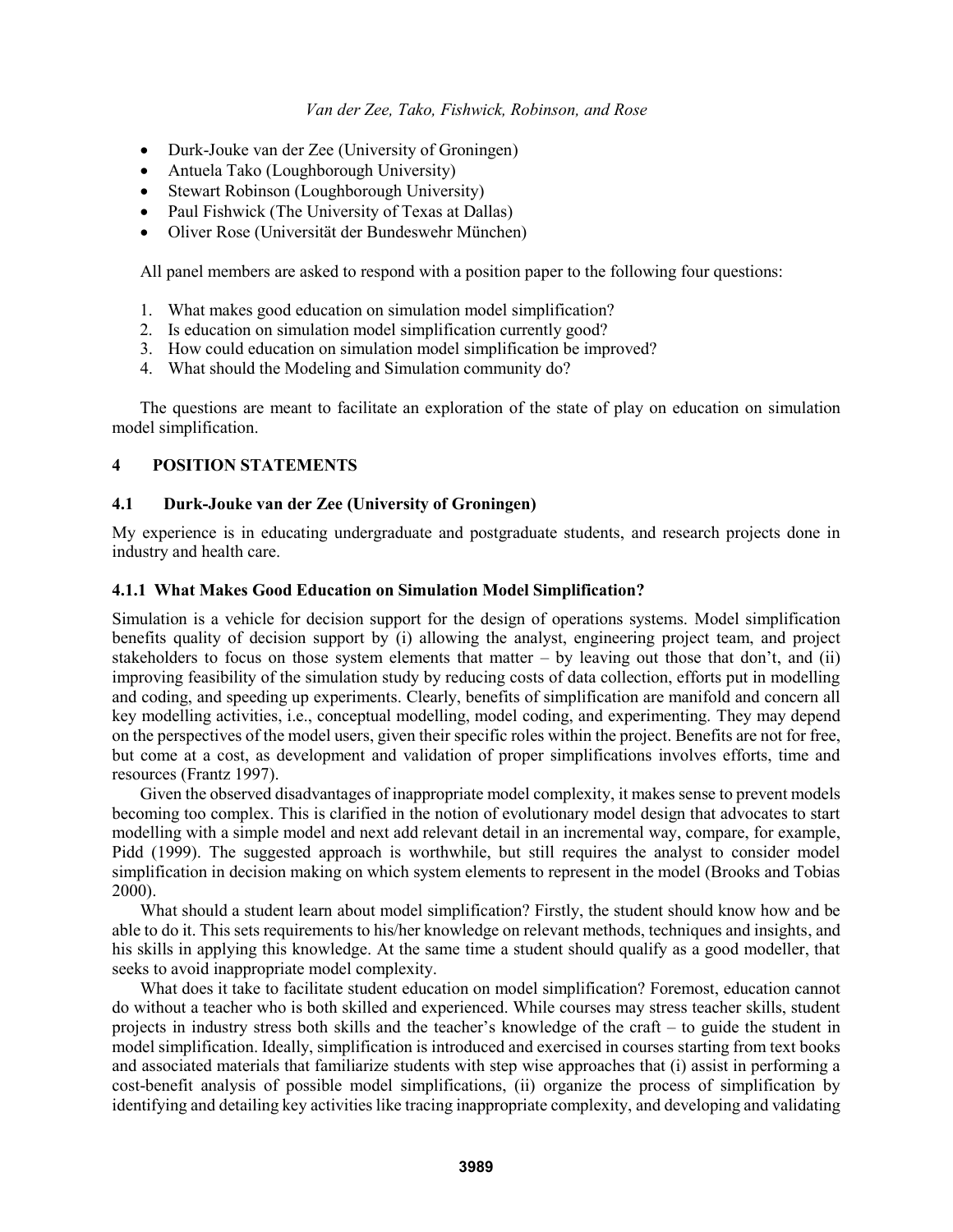model simplifications, and (iii) facilitate the process of simplification by suggesting the use of principles, methods, good practices and tools. More in general, students' modelling skills should be fostered by making them aware of complexity drivers and ways to deal with them, thereby – ideally – preventing inappropriate model complexity.

# **4.1.2 Is Education on Simulation Model Simplification Currently Good?**

No. In my experience model simplification hardly gets any attention in simulation courses, thereby mirroring course books and materials, that do not really address the issue because of a lack of research. Thinking over model complexity is usually not propagated. The use of toy size models during courses may contribute to this. Probably, students only encounter the need for model simplification in doing simulation projects in industry, relating to systems of sufficient complexity. The rising interest for conceptual modelling has improved this situation a bit, by acknowledging the need for considering simplification in determining model content (Robinson 2008b). However, apart from this acknowledgement, little support is provided.

# **4.1.3 How Could Education on Simulation Model Simplification be Improved?**

Building on the above observations, education on model simplification is in great need of teaching materials that (i) clarify the notion of model simplification and its meaning for model utility and feasibility, (ii) offer step wise approaches for organizing the process of model simplification, (iii) suggest proper principles, methods, good practices and tools that facilitate model simplification, (iv) define criteria on whether to simplify, and (v) foster awareness of drivers of model complexity. Furthermore, exercises on model simplification preferably relate to systems of sufficient complexity, and should include a cost-benefit analysis, starting from the various perspectives of the model users.

## **4.1.4 What Should the Modeling and Simulation Community Do?**

Surprisingly, simulation model simplification is a green field and has been this for many decades. Clearly, some contributions have been made over the years relying on the efforts of individual authors. As a net effect a fragmented landscape can be observed, which lacks a frame of thinking. The field of the semiconductor manufacturing may be considered an exception. Within this field support is substantial, relying on a group of researchers of relevant size, that unite in addressing the large complexity of systems faced along research lines.

Undisputedly, there is a need for more research on simulation model simplification. The route taken by a group of researchers on conceptual modelling may serve as an example (Robinson et al. 2011). Starting around 2006 the group undertook joint initiatives concerning presence at major simulation conferences (dedicated sessions, tutorials), focused workshops, journal special issues, and a first book on the subject (Robinson et al. 2011). As a net effect conceptual modelling now holds a firm position on the communities' research agenda. In this way the community contributes to the buildup of a relevant knowledge base that serves as a basis for developing teaching materials.

# **4.2 Antuela Tako (Loughborough University)**

## **4.2.1 What Makes Good Education on Simulation Model Simplification?**

The aim of education is ultimately to prepare students to apply skills gained from education in their professional careers. From my experience of working in health care type problems, I come across two main types of model simplification activities, which I think should be also taught: 1) reducing the problem scope and 2) simplifying the model content. The first activity involves identifying the parts of the system the model should include while designing the conceptual model, guided by the model objectives. The second activity involves mostly technical modifications to represent parts of the computer model in simpler ways,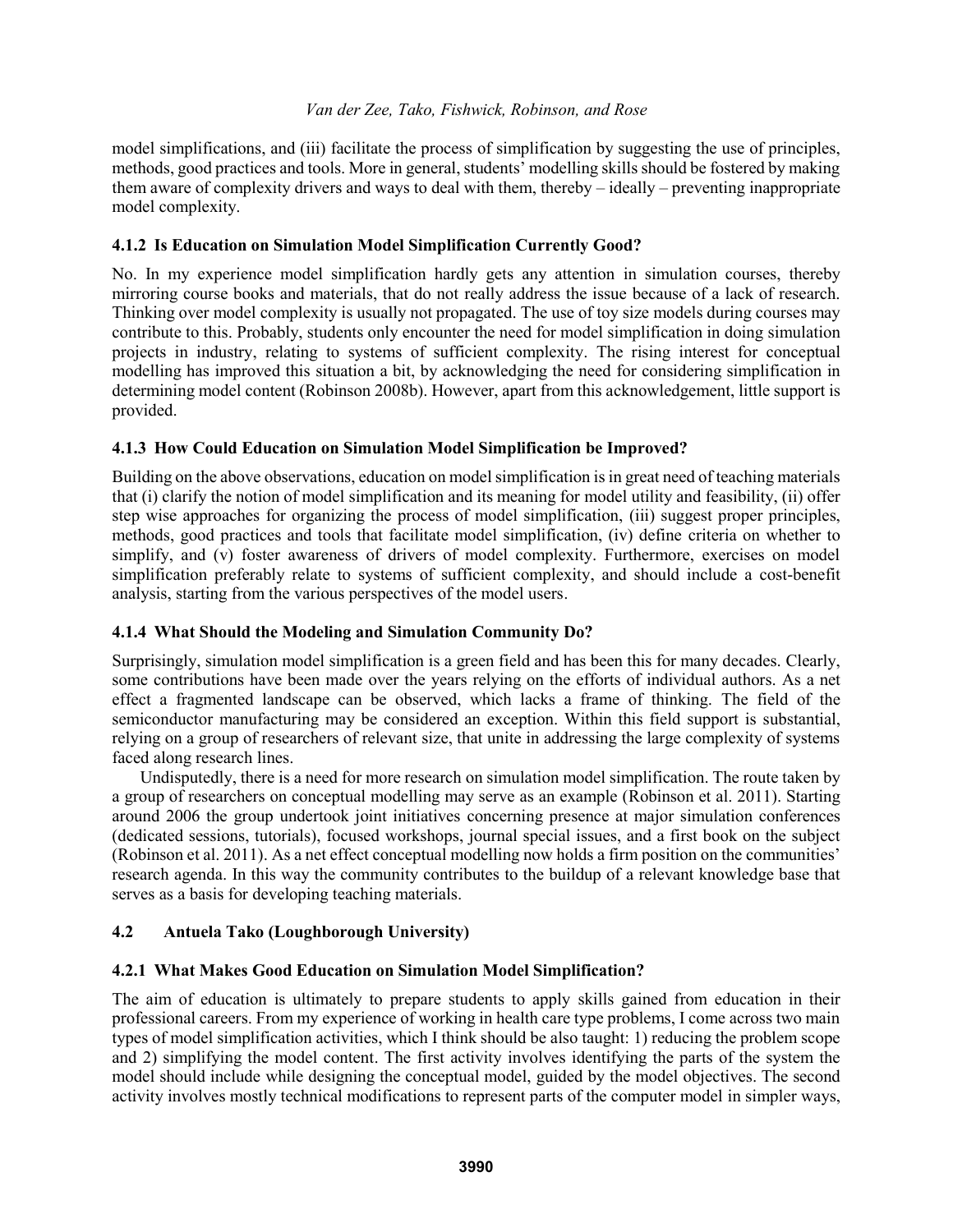such as for example replacing two or more activities by one, whereas the time to complete those activities is represented by a statistical distribution. They are introduced due to lack of data availability or because we are interested in simpler models that are faster to develop and/or easier to communicate to the clients, which is often the case in facilitated modelling (Robinson et al. 2014; Tako and Kotiadis 2015). Learning to do these two activities successfully is important for someone who chooses to take a professional career in simulation modelling. However, introducing model simplifications does not come natural to novice modellers.

Learning to reduce the problem scope is more intuitive and conceptually more difficult to grasp by novice modellers, but an important general skill to have as a modeler. Existing conceptual modelling frameworks can be used to guide the modeler through the process of deciding what to include and/or exclude into their simulations. I personally find useful adopting problem structuring methods tools. The PartiSim approach (Tako and Kotiadis 2015) for example, includes tools adapted from soft systems methodology (SSM) (Checkland 1999) in the modelling process. More specifically, the conceptual modelling toolset can be used to arrive at the model objectives and then to define the model scope (see PartiSim toolset 3: Define Conceptual Model). Students can be taught through these tools and then let to practice using a simplified case study.

Simplifying the model's content, involves more technical tricks that seasoned modelers develop with experience. This can be taught through example models showcasing existing methods. The learning cycle can be completed by practicing through hands-on individual or group exercises in lab sessions and coursework assignments.

Model simplification skills would be best suited to teach through hands-on exercises that provide the students or novice modellers the opportunity to learn through practice, that is what Kolb calls experiential learning experience (Kolb 1984). Model simplification can be taught progressively throughout the curriculum, where students first start with solving smaller, more defined modelling exercises and then move on to wider and less defined problems.

#### **4.2.2 Is Education on Simulation Model Simplification Currently Good?**

Considering M&S education, especially in business education that I have experience of, the main aim is to teach the students to appreciate the role of using simulation models in business and to learn to build simple simulation models on the computer. We do not place much emphasis on teaching students how to build simpler models. However, the message "keep the model simple" runs throughout the course (Pidd 2003).

There are challenges to teaching simulation model simplification as I consider it to be an advanced skill. Learning simulation modelling involves a number of skills, such as model coding, statistical analysis, experimental design, which makes M&S courses quite demanding. Furthermore, as students do not have prior experience of simulation, only basic modelling skills can be taught. As a result there is limited time in the course to dedicate on model simplification. Another problem, deriving from its own nature of education, is that we teach simulation based on simplified problems. In educational settings students are often asked to build models of already pre-defined problem/settings, where the tutor or examples available on existing textbooks, have already gone through a process of simplification. Hence, student rarely get the opportunity to define the scope of the problem.

## **4.2.3 How Could Education on Simulation Model Simplification be Improved?**

Considering the current education on model simplification, I believe that model simplification can be only taught at a basic level on UG or PG masters' level courses, which can be later on advanced through experience in practice and real life projects. Education on model simplification could be improved, through one or more of the following:

 Use example models and exercises that illustrate model simplification methods and give novice modelers the opportunity to review, reflect and learn from their experience.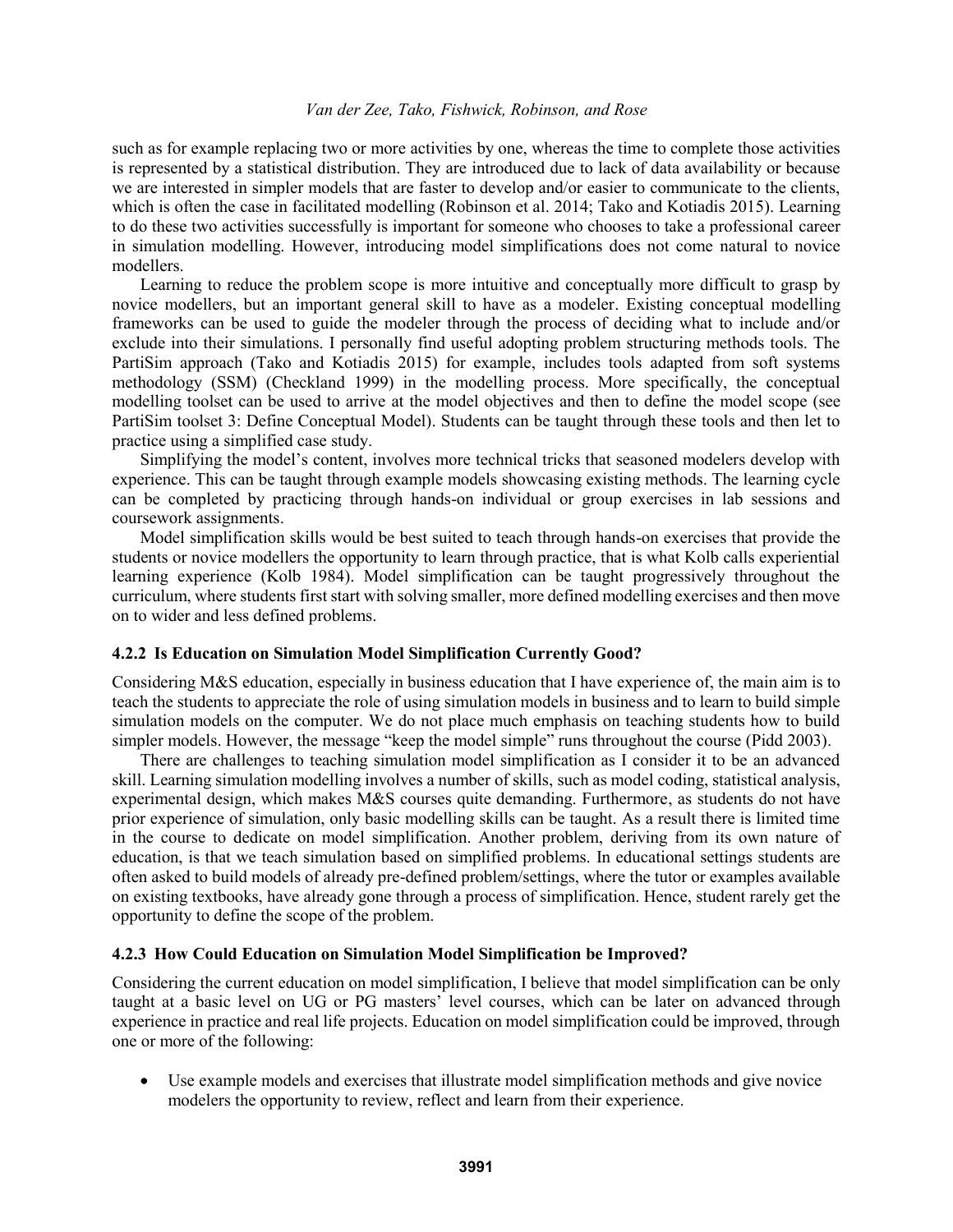- Provide students with real life examples and mini projects to experience model simplification in practice.
- Ensure that students have the opportunity to learn problem structuring skills such as soft systems methodology (Checkland 1999) in the educational curriculum which can help make sense of and define the scope of complex problems.
- Include model simplification in assessment criteria and feedback.

## **4.2.4 What Should the Modeling and Simulation Community Do?**

In my opinion the M&S community should consider the following:

- More research on the topic that can help modellers make informed choices about the level of complexity (or simplicity) included in their models. To this date there are no agreed measures to determine model complexity (Wang and Brooks 2007; Ahmed and Shah 2015). We are currently studying the effect of using two different levels of model simplifications on users' learning (Tsioptsias et al. 2018) and find that there is a need for more research on this topic.
- Develop guidelines for model simplification that can be adapted to teach not only students taking M&S courses, but also practitioners, making modelling less of a craft.
- Share case studies and example models illustrating model simplification. Both practitioners and academics should join forces to share practice and to learn from each other.

# **4.3 Stewart Robinson (Loughborough University)**

My experience is in educating undergraduate and postgraduate students, and in training practitioners working in business and the public sector. I have drawn on this experience in forming the discussion below.

## **4.3.1 What Makes for a Good Education on Simulation Model Simplification?**

In simple terms (which seems appropriate for this discussion!), a good education on simulation model simplification would achieve the learning outcome that modelers build simpler models. In particular, they would be able to build the simplest model possible to achieve the objectives of a simulation study. This could better be achieved by effectively teaching modeling principles, conceptual modeling frameworks and simplification methods.

The overarching modeling principle is as stated above: build the simplest model possible to achieve the modeling objectives. Robinson (2014) illustrates this with the graph in Figure 1. This demonstrates the relationship between model accuracy and model complexity. Increasing levels of complexity tend to increase the accuracy of a model with diminishing returns, and never achieving 100% accuracy. Eventually, too much complexity can lead to a less accurate model as the knowledge and data required to support such a model are not available.

Beyond this overarching principle, it is useful to teach a set of general principles such as: focus on the decision, not the system; abstract – do not model all you know about the world; the model should drive the data requirements and not the available data drive the model; start small and add. For a discussion of modeling principles see Powell (1995) and Pidd (1999).

Conceptual modeling frameworks aim to help a modeler make good choices in determining what to model and what not to model. Although they do not provide specific guidance on choosing model simplifications, they do encourage a modeler to think through options for model simplification. Examples of these frameworks include Robinson (2008b) and Arbez and Birta (2016).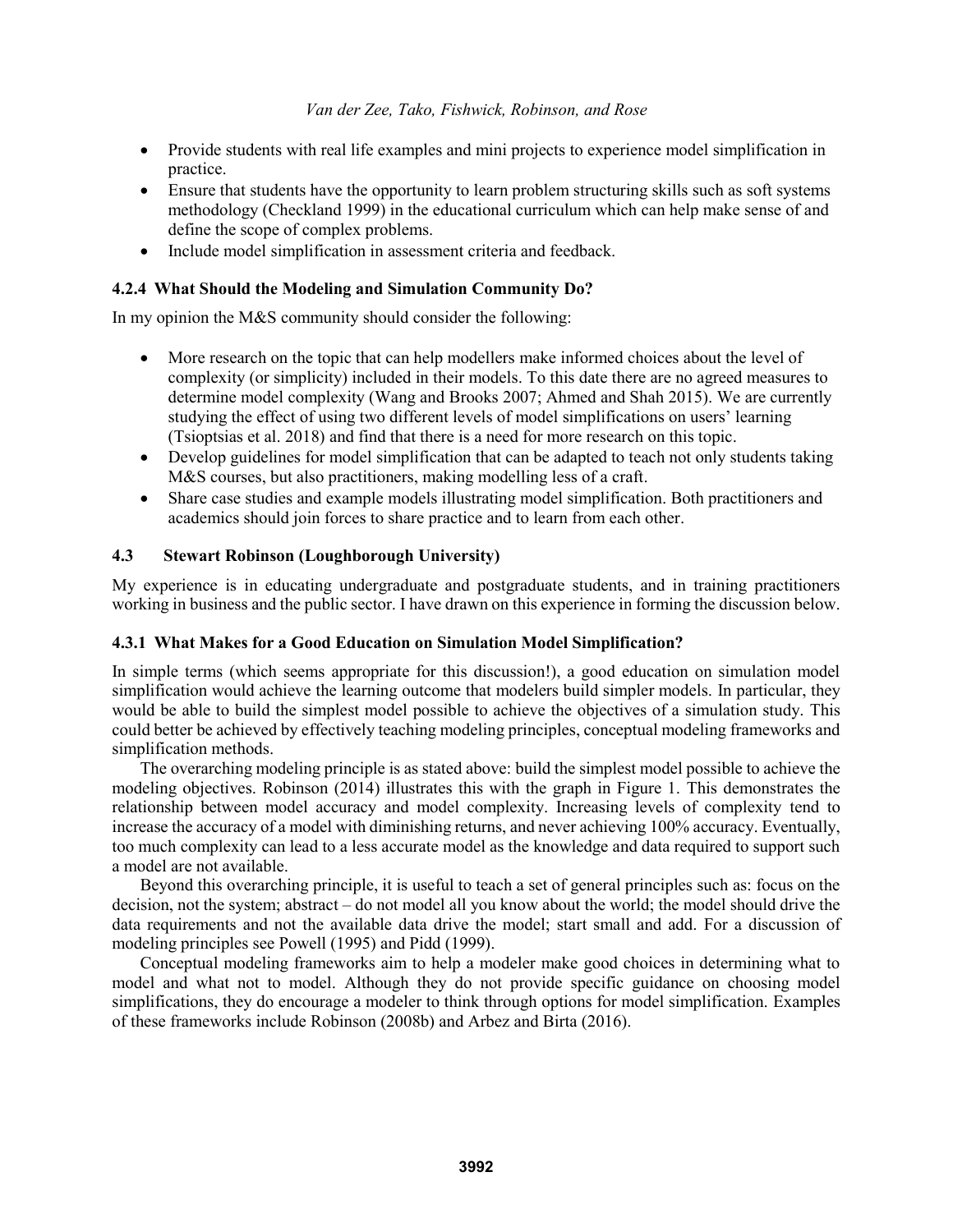

Figure 1: Model accuracy and model complexity (Robinson 2014).

At the third level it is useful to teach specific model simplification methods. These provide a set of ideas for how to model systems more simply. For instance, the use of 'black-box modeling', in which a section of a system is simplified to be represented as a time delay (Robinson 2014). Figure 2 illustrates the approach. As an entity  $X_i$  enters the black-box, the time at which it is due to leave,  $t_i$ , is calculated. When the simulation reaches time  $t_i$ , the entity leaves the box. Discussions on model simplification methods can be found in Morris (1967), Courtois (1985), Zeigler (1976), Innis and Rexstad (1983), Yin and Zhou (1989), Robinson (1994) and Frantz (1995).



Current simulation time =  $t_0$ 

Figure 2: Black-box modeling (Robinson 2014).

#### **4.3.2 Is Education on Simulation Model Simplification Currently Good?**

Put succinctly, the answer is "no." My experience is that most simulation courses for students and practitioners focus on software skills and analysis skills. There is little or no focus on model simplification and conceptual modeling more generally. This is probably because most educators were themselves just taught software and analysis skills. Further, it is more difficult to teach the 'craft' of modeling and less natural for the more scientifically minded to do so.

It would probably be easiest to teach model simplification through a set of simplification methods, but this is an area which is very underdeveloped. Note the dates of the articles on model simplification methods listed above. Despite a long history going back to 1967, there does not appear to have been any appreciable work on this topic in this century!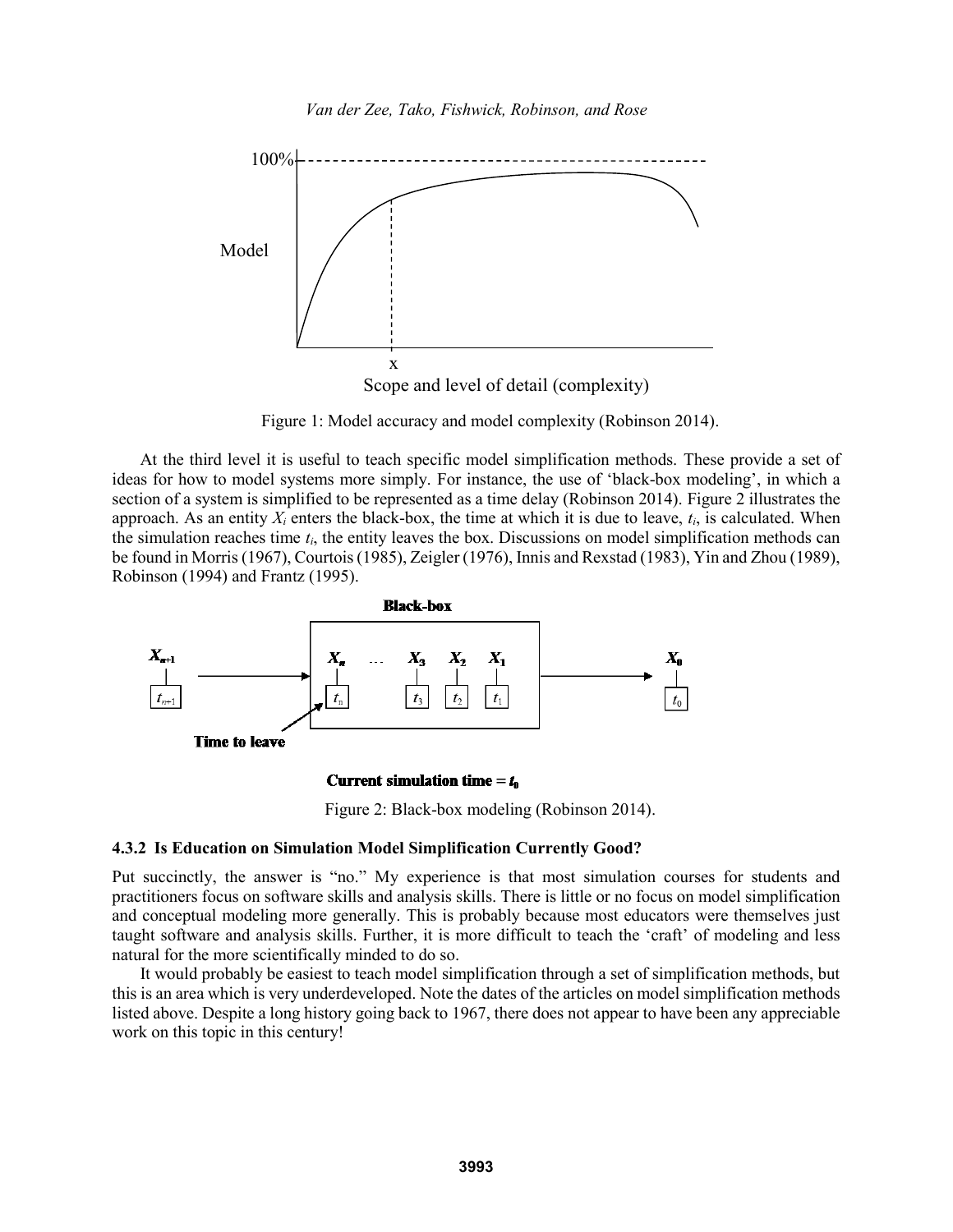## **4.3.3 How Could Education on Simulation Model Simplification be Improved?**

Model simplification, and conceptual modeling more generally, should become a mainstream topic in all simulation courses and in all educational materials including simulation books. There should always be a presentation on modeling principles, conceptual modeling frameworks and simplification methods, followed by associated practice exercises and assessments.

### **4.3.4 What Should the Modelling and Simulation Community Do?**

The community should develop educational material on modeling principles, conceptual modeling frameworks and simplification methods. This will require a renewed research effort, especially up-to-date research on model simplification methods. These materials should be supported by exercises and assessments that would teach model simplification skills. As an example, see the Happy Faces Daycare conceptual model challenge (Loper et al. 2012). It would also be useful to provide examples of real life projects which involve model simplifications; see, for instance, the outpatients clinic problem (Robinson 2015). These are both motivational and explanatory. Indeed, they could provide the basis for identifying and forming a taxonomy of simplification methods.

## **4.4 Paul Fishwick (The University of Texas at Dallas)**

My experience in the area of model simplification is based on my (1) early work in industry (NASA Langley Research Center) and Newport News Shipbuilding, (2) formative academic career at the University of Florida from 1986-2012 and more recently, (3) interdisciplinary career spanning two schools (Engineering and Computer Science, Arts, Technology & Emerging Communication) at the University of Texas at Dallas. The interdisciplinary nature of my current work has encouraged me to take a broad world view of modeling and simulation, spanning different parts of the academy.

## **4.4.1 What Makes for a Good Education on Simulation Model Simplification?**

"Good education" depends on educational learning objectives and the target group of learners. If one is situated within a particular university school, these objectives and the learners tend to be specific. For instance, in a Management Science Department, most learners are probably management science majors and the learning objectives are going to be model types and analyses appropriate for these majors.

The question of educational objectives becomes more complicated when we consider a *general concept of model* that is independent of vocation or speciality. Consider that the model in question is a hurricane (or typhoon) wind model. This model may be used to assess future risk for a set of geographically-situated properties. Who is the audience for such a model? For the computer scientists writing the code to implement the model, there are a number of simplifications possible, including the specifications in software engineering. These diagrammatic representations based perhaps on the Unified Modeling Language (UML) (Fowler 2003) have built-in approaches to simplification based on loose ideas inherent within natural language. To create a simplified model in UML is to use simpler categories and concepts. There are concepts at different levels for the hurricane simulation: (1) a high level such as "wind field" with an average speed intensity integrated over time, or (2) a low level such as "wind field within County X at Time Y". These simplifications are a combination of everyday language, and also specialized languages for meteorology. Perhaps the best approach to model simplification, generally speaking, is to understand how natural and professional languages deal with modeling, and model attribute, abstractions. The question of abstraction permeates all disciplines (Fishwick 1989). The question is how deep, or how high, to go?

### **4.4.2 Is Education on Simulation Model Simplification Currently Good?**

All education is good but can be improved depending on the goals of the education. If a goal of the societies for modeling and simulation wish to expand and integrate beyond our current confines, then we may need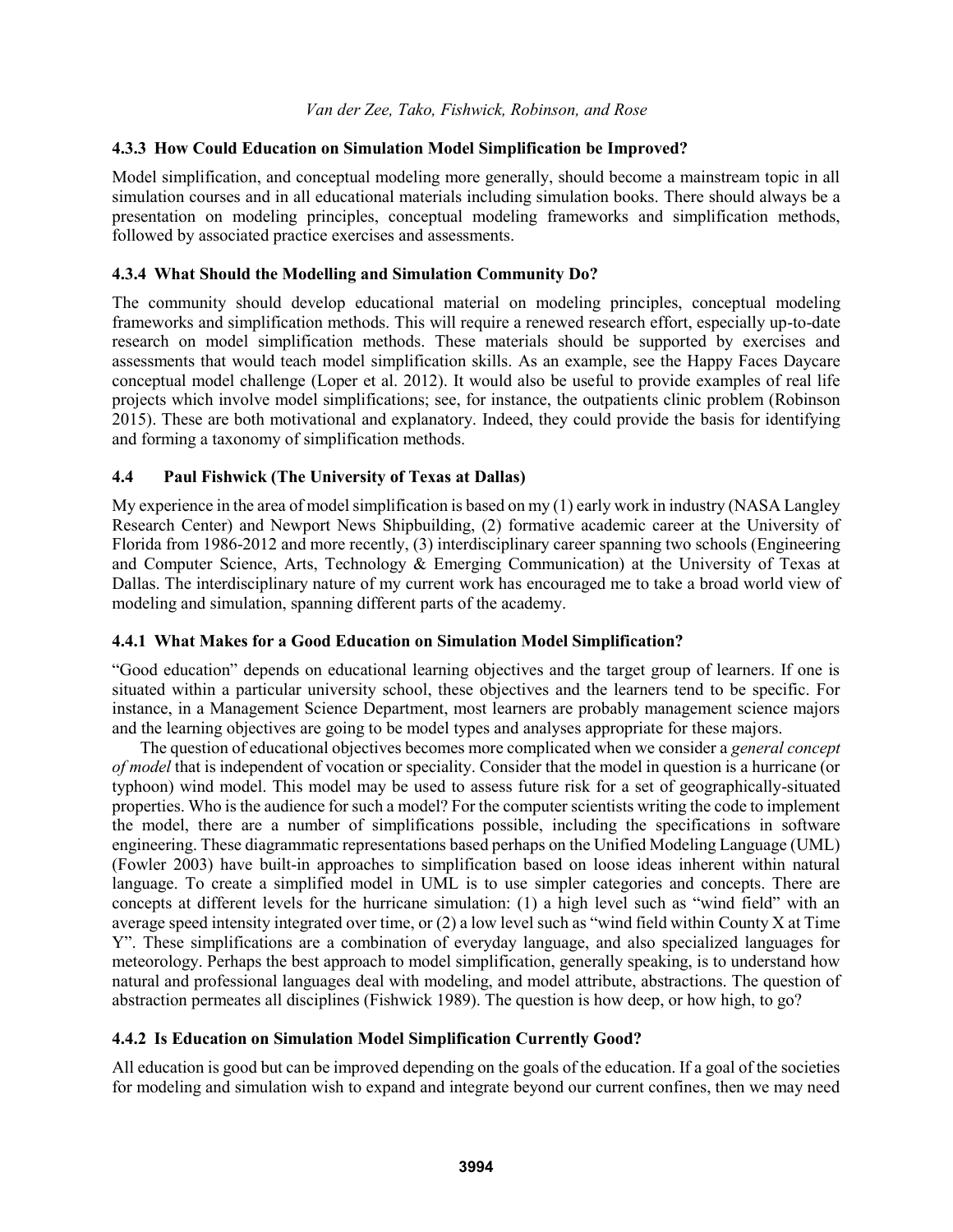to broaden the discussion of simplification. Model simplification is an artifact of abstraction, which is a more general word.

We should also consider movements in both directions: from abstract to concrete and vice versa. The idea of model simplification as a phrase suggests that a model already exists, and we wish to simplify that model. But an engineering approach would be to assume that we begin with preliminary, abstract design and then gradually refine our terms and model components to be less abstract, and more concrete. This process may involve many steps, each step with different abstraction levels.

#### **4.4.3 How Could Education on Simulation Model Simplification be Improved?**

The education can be improved in the following ways:

- Model simplification is a form of the abstraction-specification dualism and should be enhanced as a subject to incorporate proceeding in both directions.
- Model simplification can begin with natural language, and then proceed to refined vocabularies (e.g. professional languages), and basic design in the form of drawing. The ideas behind writing and drawing come from the liberal and fine arts, and so an appropriate integration is required to move model simplification into a wider arena.

Fishwick (2017) introduced the idea of dividing modeling into three categories: Knowledge, Space, and Time. Knowledge models (Sowa 1983; Davis et al. 1993) are rooted in natural language to the point where a natural language essay can be thought of as providing a simplification of a scene or behavior—a model. If one is to describe a model to a more general audience, it is necessary to *speak the language of the audience*. Knowledge is formally captured in the mathematical subjects of set theory and logic. Set theory is not only the core of modern mathematics; it is also a basis for formal logic, upon which we might draw diagrams such as state and event graphs, semantic networks, concept maps, and mind maps. These diagrams and maps are visual tools for expressing set theory and logic. The area in Computer Science termed data structures is also relevant when describing knowledge. Model simplification of Knowledge models comes from natural language categories. These categories can be expressed in logic, or in extensions such as object-oriented design.

Space modeling (Encarnacao et al.1990) revolves around specifying geometry either in terms of physical object shapes or how 2D or 3D space is partitioned. Model simplification of space modeling is usually oriented around spatial aggregation and level of detail. A factory contains floors, each floor has specific work areas, and each work area has specific machinery. Time modeling (Fishwick 2007) is to create a model that reflects change in state and event over time. Most model simplification in time modeling leverages natural language categories. For example, the state of a machine might be "in operation" but this state has sub-states, which in turn, have their own sub-states (Fishwick 1994).

We need to examine this triad (Knowledge, Space, and Time) with respect to the history of modeling and simulation. Traditionally, in the Winter Simulation Conference, we are a community concerned with discrete event (time-based) simulation. Issues of knowledge and space would seem out of place. However, in the case of conceptual modeling, there has been a resurgent interest at the turn of the  $21<sup>st</sup>$  century. This resurgence is linked to the older work in Artificial Intelligence where conceptual modeling has been ongoing work since the 1960s (Sowa 1983). As far as space and geometry, the fast changes in semiconductor technology have allowed portable phones to display real-time 3D geometry. With such enhanced speed, some vendors have built models that are as much geometric as they are time-based. If our models now include "things" that have shape, then our model simplifications must move behind temporal abstractions.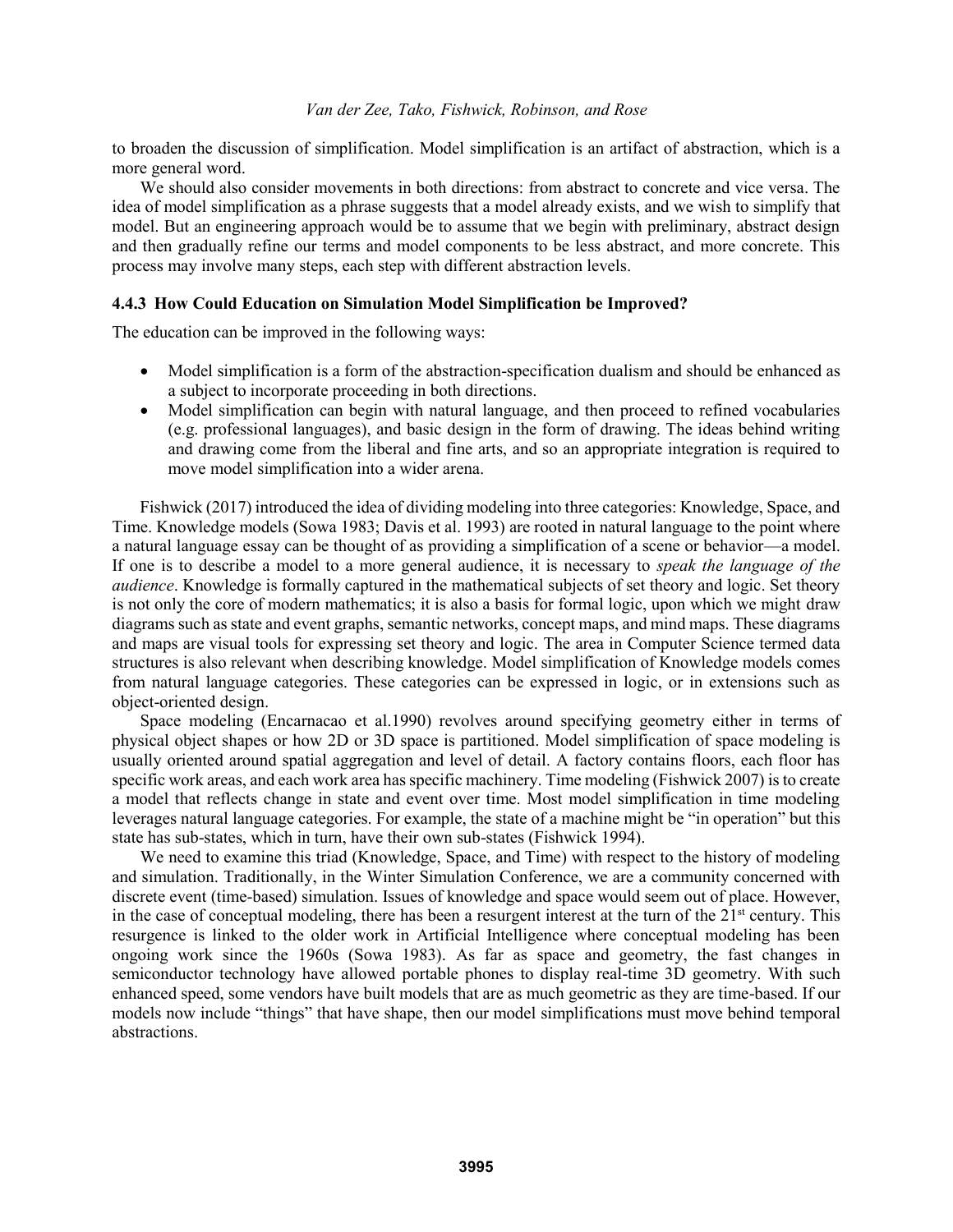### **4.4.4 What Should the Modelling and Simulation Community Do?**

The modelling and simulation community has a good foothold in model abstraction and model simplification (Morris 1967; Zeigler 1976; Fishwick 1994; Robinson 2015; Robinson et al. 2015). What the community should do depends on whether there is sufficient interest in expanding beyond the borders of the current community. Virtually every academic subject involves the ideas of simplification, specification, and abstraction. If we are going to either grow or interconnect with other communities, then we need to better understand how these other communities think of simplification. In many cases, our collective ideas may be similar. The ideas may differ only at ground level where the specialized modeling communities exist and flourish.

## **4.5 Oliver Rose (Universität der Bundeswehr München)**

My background is in teaching statistics and simulation for undergraduate and postgraduate computer science students and practitioners from industry and the military. Our research is focusing on a variety of production industries and military logistics.

### **4.5.1 What Makes for a Good Education on Simulation Model Simplification?**

First, I would like to define what simple in the context of simulation modeling means to me: the model is easy to understand for all participating stakeholders of a simulation project and there will be no communication problems among all stakeholders about the model. Starting from this very simple (sic!) definition simulation model simplification has two main aspects: (1) keeping the mental system modeling concept simple, and, (2) keeping the simulation model communication simple. Of course, both aspects are very closely related.

Coming originally from queueing theory applied to analyze the performance of computer networks, I experienced that starting from queueing models is a rather comprehensive but not oversimplifying concept for simulation modeling. It is very easy to understand the concept of limited resources and the fact that jobs, customers, etc. queue up if all resources are currently in use. In addition, it is very straightforward to build networks consisting of queue and resource components representing the flow of items through a (for instance, production or logistics) system. All sorts of decisions which have to be taken in that system, such as job sequencing, resource dispatching or route selection, come into play very naturally, too.

The second aspect, simple model communication, is also very important. Over the last decade, there was a lot of research about the appropriate way to describe simulation models, in particular, the conceptual models. All co-authors of this paper spent a considerable amount of their time and effort to convince their students and their colleagues that (if you get the problem description right) conceptual modeling is the most important simulation project phase to obtain a simple model. In order to keep the model communication simple, I experience that simple diagrams about state changes of structural simulation model components (similar to the UML state machine diagrams) and simple networks of activities to represent the processes which deal with the model components (similar to the UML activity diagrams) have the appropriate level of simplicity while facilitating the communication about models in simulation project teams. This is true for project team members with basically arbitrary academic and non-academic backgrounds.

## **4.5.2 Is Education on Simulation Model Simplification Currently Good?**

My personal experience does not lead to a clear conclusion about the right answer to that question. In contrast to the introductory statement of our paper, I am rather optimistic that despite the lack of a large body of research in simulation model simplification it is not too complicated to teach it for an experienced instructor.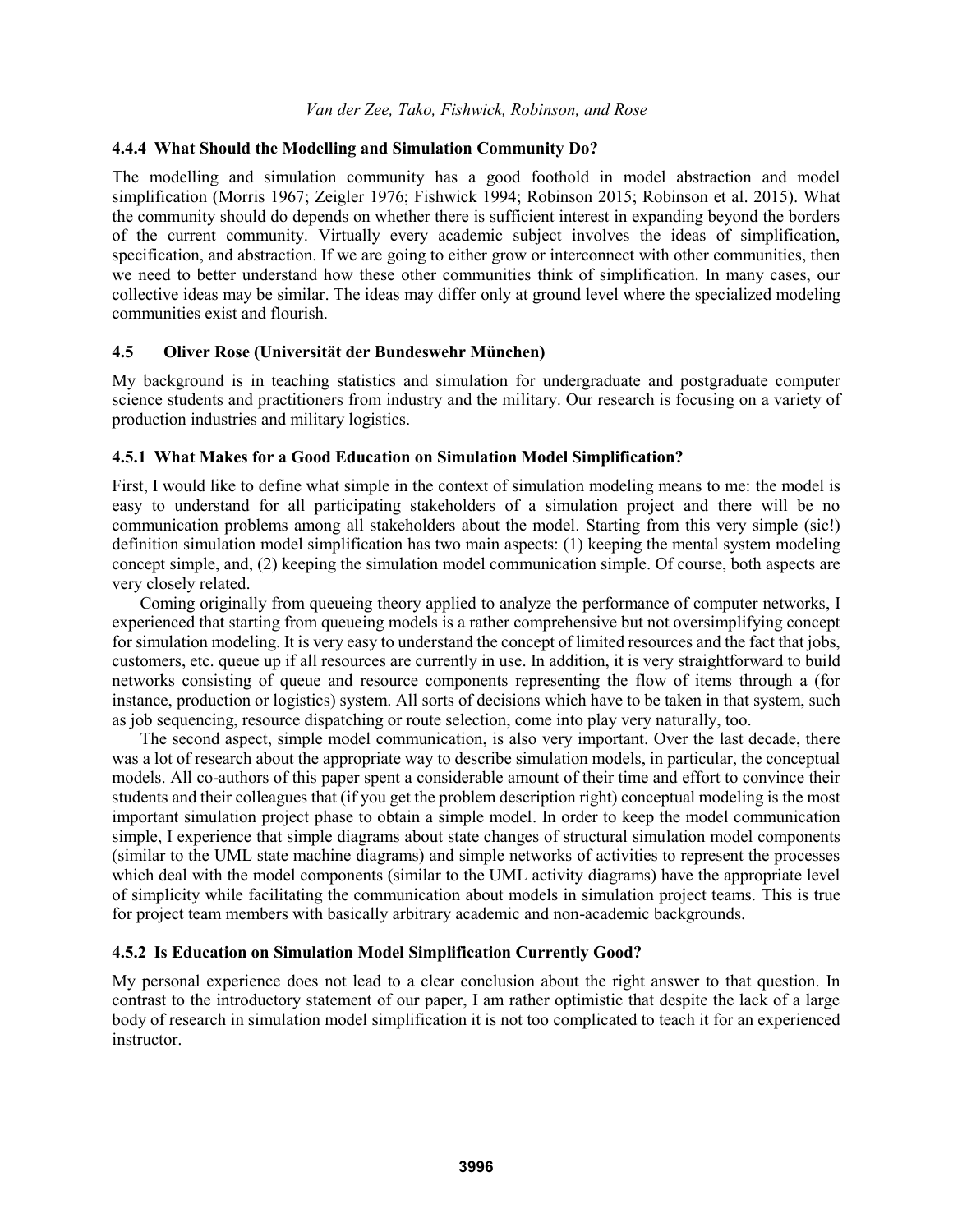# **4.5.3 How Could Education on Simulation Model Simplification be Improved?**

I think, it would be a good idea to teach queueing theory basics to all simulation students. This methodology forms the basis of a very simple and comprehensive mental model for all production, logistics, and service systems most analysts in our community are interested in. In addition, the students should be taught at least one general purpose system description language like SysML or UML. Apart from that it should be made very clear that the origin for a simple model is always a structured problem description because only then the modeler can decide what has to be modeled and at which level of detail. Both decisions are very important for model simplicity.

Table 1: A SWOT analysis of education on simulation model simplification representing the positions of this paper.

| <b>Strengths</b>                                 |                                                                                                                                                                                                                                                                                     | Weaknesses                                                                                                                                                                                                                                                                                                                                                                                                                                                                                                                                                                                                                                                                                                                                                                                                                                                                                                                                                                                                                                                                           |
|--------------------------------------------------|-------------------------------------------------------------------------------------------------------------------------------------------------------------------------------------------------------------------------------------------------------------------------------------|--------------------------------------------------------------------------------------------------------------------------------------------------------------------------------------------------------------------------------------------------------------------------------------------------------------------------------------------------------------------------------------------------------------------------------------------------------------------------------------------------------------------------------------------------------------------------------------------------------------------------------------------------------------------------------------------------------------------------------------------------------------------------------------------------------------------------------------------------------------------------------------------------------------------------------------------------------------------------------------------------------------------------------------------------------------------------------------|
| $\bullet$<br>$\bullet$<br>$\bullet$<br>$\bullet$ | Agreement that education on simulation model<br>simplification is required and needed<br>Research in semiconductor manufacturing<br>Recognition of relevance of model simplification<br>for conceptual modelling<br>Good education on model simplification is very<br>well possible | Use of simple/simplified size models in education,<br>$\bullet$<br>that hinders students getting confronted with real-<br>life systems complexity and dealing with problem<br>size.<br>A main focus on software and analysis skills in<br>$\bullet$<br>simulation courses, leaving (time-wise) little room<br>for model simplification.<br>Dependency on the teacher's skills with respect to<br>$\bullet$<br>model simplification, and his willingness to<br>address the issue $-$ as it may be less natural for the<br>more scientifically minded to do so.<br>Lack of a wider (curriculum) perspective on model<br>$\bullet$<br>simplification that includes various other modelling<br>techniques - which may benefit simulation model<br>simplification.<br>Lack of text books, supportive materials, and<br>$\bullet$<br>exercises.<br>Simplification methods being underdeveloped.<br>$\bullet$<br>Little overview and insights on the way model<br>$\bullet$<br>simplification influences essential model qualities<br>- which are likely not the same for all stakeholders. |
| <b>Opportunities</b>                             |                                                                                                                                                                                                                                                                                     | <b>Threats</b>                                                                                                                                                                                                                                                                                                                                                                                                                                                                                                                                                                                                                                                                                                                                                                                                                                                                                                                                                                                                                                                                       |
| $\bullet$                                        | Develop modelling principles, modelling                                                                                                                                                                                                                                             | Modelling being considered an art<br>$\bullet$                                                                                                                                                                                                                                                                                                                                                                                                                                                                                                                                                                                                                                                                                                                                                                                                                                                                                                                                                                                                                                       |
|                                                  | frameworks, simplification methods and tools.                                                                                                                                                                                                                                       | Small research base<br>$\bullet$                                                                                                                                                                                                                                                                                                                                                                                                                                                                                                                                                                                                                                                                                                                                                                                                                                                                                                                                                                                                                                                     |
| $\bullet$                                        | Develop exercises on model simplification,                                                                                                                                                                                                                                          | Research efforts being scattered over application<br>$\bullet$                                                                                                                                                                                                                                                                                                                                                                                                                                                                                                                                                                                                                                                                                                                                                                                                                                                                                                                                                                                                                       |
|                                                  | including relevant assessment criteria - relating                                                                                                                                                                                                                                   | domains and disciplines.                                                                                                                                                                                                                                                                                                                                                                                                                                                                                                                                                                                                                                                                                                                                                                                                                                                                                                                                                                                                                                                             |
|                                                  | to (real-life) systems of sufficient complexity                                                                                                                                                                                                                                     |                                                                                                                                                                                                                                                                                                                                                                                                                                                                                                                                                                                                                                                                                                                                                                                                                                                                                                                                                                                                                                                                                      |
| $\bullet$                                        | Use and share insights from other fields -                                                                                                                                                                                                                                          |                                                                                                                                                                                                                                                                                                                                                                                                                                                                                                                                                                                                                                                                                                                                                                                                                                                                                                                                                                                                                                                                                      |
|                                                  | outside M&S - concerning various categories of                                                                                                                                                                                                                                      |                                                                                                                                                                                                                                                                                                                                                                                                                                                                                                                                                                                                                                                                                                                                                                                                                                                                                                                                                                                                                                                                                      |
|                                                  | modelling techniques - that may support                                                                                                                                                                                                                                             |                                                                                                                                                                                                                                                                                                                                                                                                                                                                                                                                                                                                                                                                                                                                                                                                                                                                                                                                                                                                                                                                                      |
|                                                  | alternative disciplines.                                                                                                                                                                                                                                                            |                                                                                                                                                                                                                                                                                                                                                                                                                                                                                                                                                                                                                                                                                                                                                                                                                                                                                                                                                                                                                                                                                      |
| $\bullet$                                        | Publish research, possibly "hosted" by fields                                                                                                                                                                                                                                       |                                                                                                                                                                                                                                                                                                                                                                                                                                                                                                                                                                                                                                                                                                                                                                                                                                                                                                                                                                                                                                                                                      |
|                                                  | addressing simulation conceptual modelling, and                                                                                                                                                                                                                                     |                                                                                                                                                                                                                                                                                                                                                                                                                                                                                                                                                                                                                                                                                                                                                                                                                                                                                                                                                                                                                                                                                      |
|                                                  | semiconductor manufacturing.                                                                                                                                                                                                                                                        |                                                                                                                                                                                                                                                                                                                                                                                                                                                                                                                                                                                                                                                                                                                                                                                                                                                                                                                                                                                                                                                                                      |
| $\bullet$                                        | Share case-studies and example models                                                                                                                                                                                                                                               |                                                                                                                                                                                                                                                                                                                                                                                                                                                                                                                                                                                                                                                                                                                                                                                                                                                                                                                                                                                                                                                                                      |
|                                                  | illustrating simulation model simplification.                                                                                                                                                                                                                                       |                                                                                                                                                                                                                                                                                                                                                                                                                                                                                                                                                                                                                                                                                                                                                                                                                                                                                                                                                                                                                                                                                      |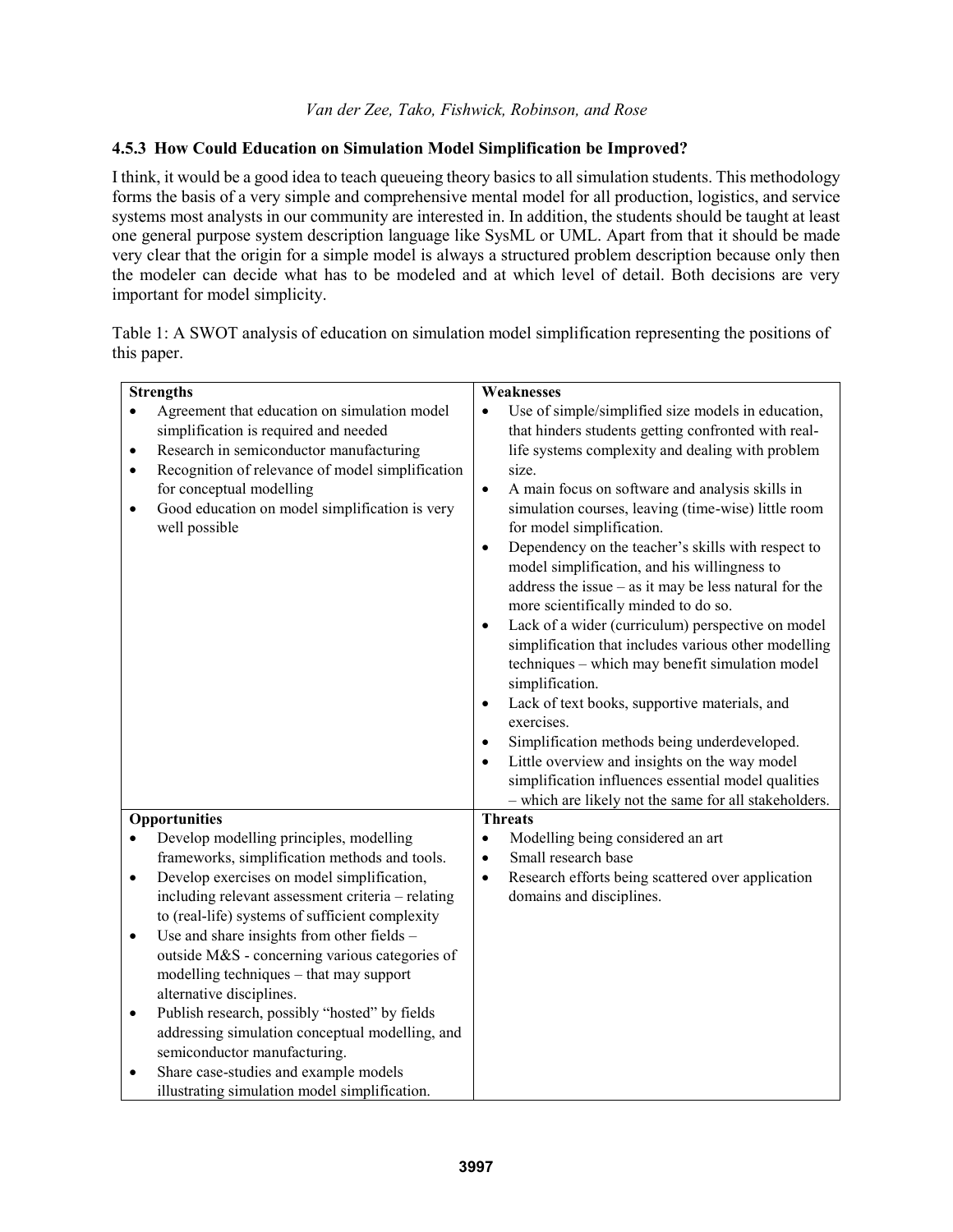### **4.5.4 What Should the Modelling and Simulation Community Do?**

Our community should stop talking about modeling as an art. Of course, models become better and simpler the more experience a modeler has. On the other hand, there are more than enough textbooks, courses, guides, best practices, etc. about the basic principles of good modeling (see alone the references of this paper) that we should rather talk about modeling as an engineering task and set up research accordingly.

# **5 SUMMARY**

This paper facilitates an exploration of the state of play on education on simulation model simplification by inviting 5 researchers to put their views on this field. They do so by answering a set of questions. Not surprisingly, in accordance with their various backgrounds, their answers are multi-facetted. In an attempt to arrive at some overarching conclusions from their positions we summarize the most frequent themes that come up in the format of a SWOT (Strengths, Weaknesses, Opportunities and Threats) analysis (Table 1).

## **ACKNOWLEDGMENTS**

The authors thank two anonymous reviewers for their detailed comments and helpful suggestions.

## **REFERENCES**

- Ahmed, R., and M. H. Shah. 2015. "Exploring the Context and Practices of Expert Simulation Modellers". *International Journal of Simulation Modelling* 14(2):265¬277.
- Arbez, G., and L. G. Birta. 2016. "Tutorial on ABCmod: An Activity Based Discrete Event Conceptual Modelling Framework." In *Proceedings of the 2016 Winter Simulation Conference*, edited by T. M. K. Roeder et al., 88-102. Piscataway, New Jersey: IEEE.
- Brooks, R.J. and A. M. Tobias. 2000. "Simplification in the Simulation of Manufacturing Systems". *International Journal of Production Research* 38(5):1009-1027.
- Checkland, P. 1999. *Systems Thinking Systems Practice*. Chichester: Wiley.
- Chwif, L., M. R. P. Barretto, and R. J. Paul. 2000. "On Simulation Model Complexity". In *Proceedings of the 2000 Winter Simulation Conference*, edited by J. A. Joines et al., 449-455. Piscataway, New Jersey: IEEE.
- Chwif, L., R. J. Paul, and M. R. P. Barretto. 2006. "Discrete Event Simulation Model Reduction: A Causal Approach". *Simulation Modelling Practice and Theory* 14(7):930-944.
- Courtois P. J. 1985. "On Time and Space Decomposition of Complex Structures." *Communications of the ACM* 28(6):590-603.
- Davis, R., H. Shrobe, and P. Szolovits. 1993. "What is Knowledge Representation?". *AI Magazine* 14(1): 17-33.
- Edmonds, B., and S. Moss. 2004. "From KISS to KIDS An 'Anti-simplistic' Modelling Approach". In *International Workshop on Multi-Agent Systems and Agent-Based Simulation* (MABS 2004), Lecture Notes in Computer Science book series (LNCS, volume 3415). New York: Springer.
- Ehm, H., L. McGinnis, and O. Rose. 2009. "Are Simulation Standards our Future?". In *Proceedings of the 2008 Winter Simulation Conference*, edited by M. D. Rossetti et al., 1695-1702. Piscataway, New Jersey: IEEE.
- Encarnacao, J. L., R. Lindner, and E. G. Schlechtendahl. 1990. *Computer Aided Design: Fundamentals and Systems Architectures*. Berlin: Springer Verlag.
- Fishwick, P. A. 1989. "Abstraction Level Traversal in Hierarchical Modeling". In *Modelling and Simulation Methodology: Knowledge Systems Paradigms*, edited by B. P. Zeigler, M. Elzas, and T. Oren, 393-429. New York: Elsevier.
- Fishwick, P. A. 1994. *Simulation Model Design and Execution: Building Digital Worlds*. Upper Saddle River, New Jersey: Prentice Hall.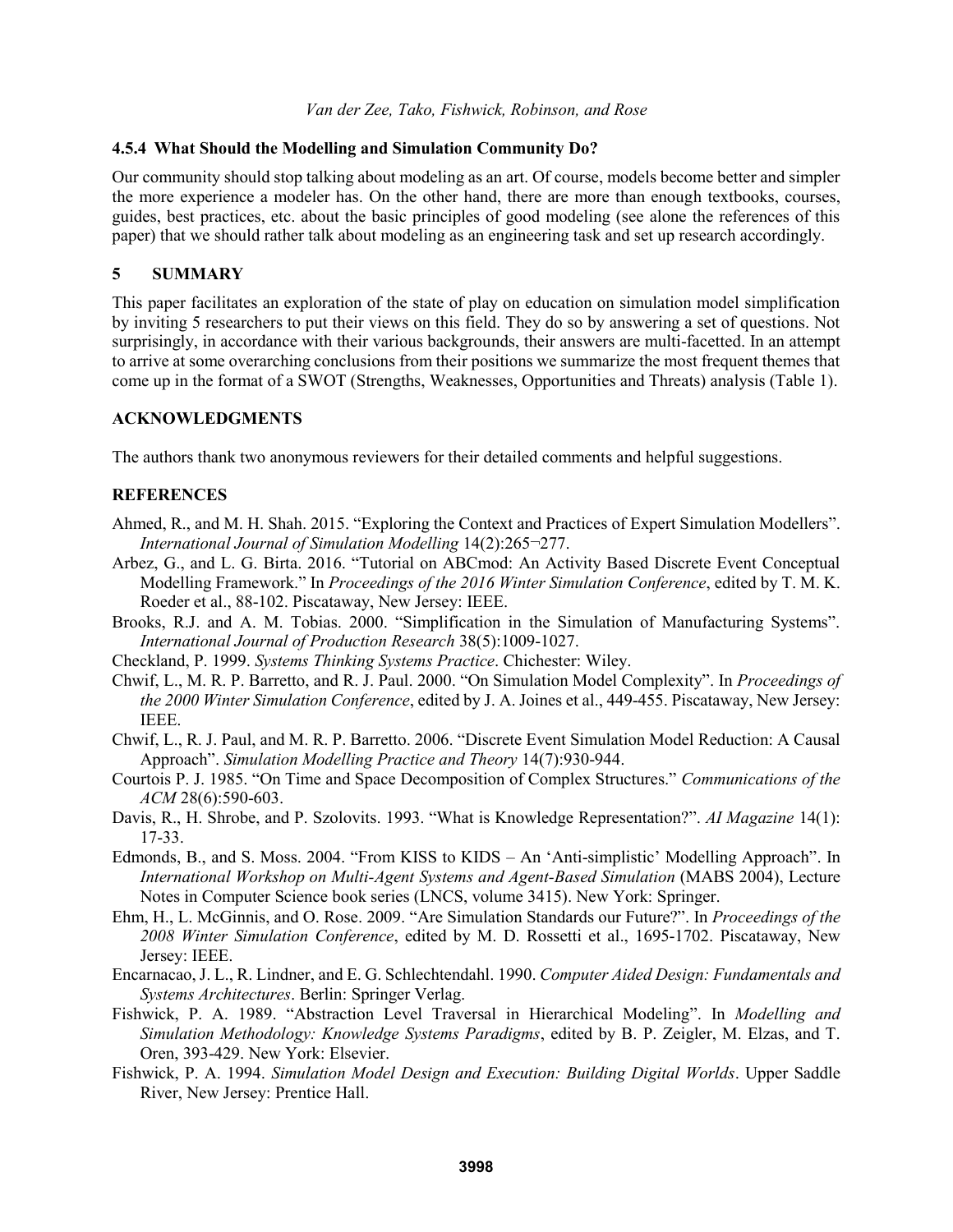Fishwick, P. A. 2007. *Handbook of Dynamic System Modeling*. Boca Raton: CRC Press, Chapman & Hall.

- Fishwick, P. A. 2017. "Modeling as the Practice of Representation." In *Proceedings of the 2017 Winter Simulation Conference*, edited by W. K. V. Chan et al., 4276-4287. Piscataway, New Jersey: IEEE**.**
- Fowler, M. 2003. *UML Distilled Third Edition: A Brief Guide to the Standard Object Modeling Language*. Boston: Addison-Wesley Professional.
- Frantz, F. K. 1995. "A Taxonomy of Model Abstraction Techniques." In *Proceedings of the 1995 Winter Simulation Conference,* edited by C. Alexopoulos et al., 1413-1420. Piscataway, New Jersey: IEEE.
- Frantz, F. K. 1997. "Analyzing Models for Abstraction". In *Proceedings of SPIE, Enabling Technology for Simulation Science, 22-24 April 1997, Orlando, Florida, Volume 3083*, edited by A. F. Sisti, 14-21. Orlando, Florida: SPIE.
- Innis, G., and E. Rexstad. 1983. "Simulation Model Simplification Techniques". *Simulation* 41(1):7-15.
- Kolb, D. A. 1984. *Experiential Learning: Experience as the Source of Learning and Development*. Englewood Cliffs, New Jersey: Prentice-Hall.
- Loper, L. L., L. G. Birta, and G. Arbez. 2012. "Lessons from a Conceptual Modeling Exercise." In *Proceedings of the 2012 Winter Simulation Conference*, edited by C. Laroque et al., 3735-3746. Piscataway, New Jersey: IEEE.
- Morris, W. T. 1967. "On the Art of Modeling". *Management Science* 13(12): B707-B717.
- Nance, R. E., C. M. Overstreet, and E. H. Page. 1999. "Redundancy in Model Specifications for Discrete Event Simulation". *ACM Transactions on Modeling and Computer Simulation* 9(3):254-281.
- Pidd, M. 1999. "Just Modeling Through: a Rough Guide to Modeling." *Interfaces* 29(2):118-132.
- Pidd, M. 2003. *Tools for thinking. Modelling in Management Science*. 2nd ed. Chichester: Wiley.
- Powell. S. G. 1995. "Six Key Modeling Heuristics." *Interfaces* 25(4):114-125.
- Rank, S., C. Hummel, T. Schmidt, J. Müller, A. Wenzel, R. Lasch, and G. Schneider. 2016. "The Correct Level of Model Complexity in Semiconductor Fab Simulation-Lessons Learned from Practice". In *Proceedings of the 27th Annual SEMI Advanced Semiconductor Manufacturing Conference (ASMC) Saratoga Springs 16-19 May 2016,* 133-139. Saratoga Springs, New York: IEEE.
- Robinson, S. 1994. "Simulation Projects: Building the Right Conceptual Model." *Industrial Engineering*  26(9):34-36.
- Robinson, S. 2006. "Conceptual Modeling for Simulation: Issues and Research". In *Proceedings of the 2006 Winter Simulation Conference*, edited by L. F. Perrone et al., 792-800. Piscataway, New Jersey: IEEE.
- Robinson, S. 2008a. "Conceptual Modelling for Simulation Part I: Definition and Requirements." *Journal of the Operational Research Society* 59(3):278-290.
- Robinson, S. 2008b. "Conceptual Modelling for Simulation Part II: A Framework for Conceptual Modelling." *Journal of the Operational Research Society* 59(3):291–304.
- Robinson, S., R. Brooks, K. Kotiadis, and D.J. van der Zee, Eds. 2011. *Conceptual Modeling for Discrete Event Simulation*. Boca Raton: CRC Press.
- Robinson, S. 2014. *Simulation The Practice of Model Development and Use*. 2<sup>nd</sup> ed. London: Palgrave.
- Robinson, S., C. Worthington, N. Burgess, and Z. J. Radnor. 2014. "Facilitated Modelling with Discrete Event Simulation: Reality or Myth?". *European Journal of Operational Research* 234(1):231–240.
- Robinson, S. 2015. "A Tutorial on Conceptual Modeling for Simulation." In *Proceedings of the 2015 Winter Simulation Conference,* edited by L. Yilmaz, et al., 1820-1834. Piscataway, New Jersey: IEEE.
- Robinson, S., G. Arbez, L. G. Birta, A. Tolk, and G. Wagner. 2015. "Conceptual Modeling: Definition, Purpose and Benefits". In *Proceedings of the 2015 Winter Simulation Conference*, edited by L. Yilmaz et al., 2812-2826. Piscataway, New Jersey: IEEE.
- Rose, O. 2000. "Why do Simple Wafer Fab Models Fail in Certain Scenarios?". In *Proceedings of the 2000 Winter Simulation Conference*, edited by J. A. Joines et al., 1481-1490. Piscataway, New Jersey: IEEE.
- Rose, O. 2007. "Improved Simple Simulation Models for Semiconductor Wafer Factories". In *Proceedings of the 2007 Winter Simulation Conference*, edited by S. G. Henderson et al., 1708-1712. Piscataway, New Jersey: IEEE.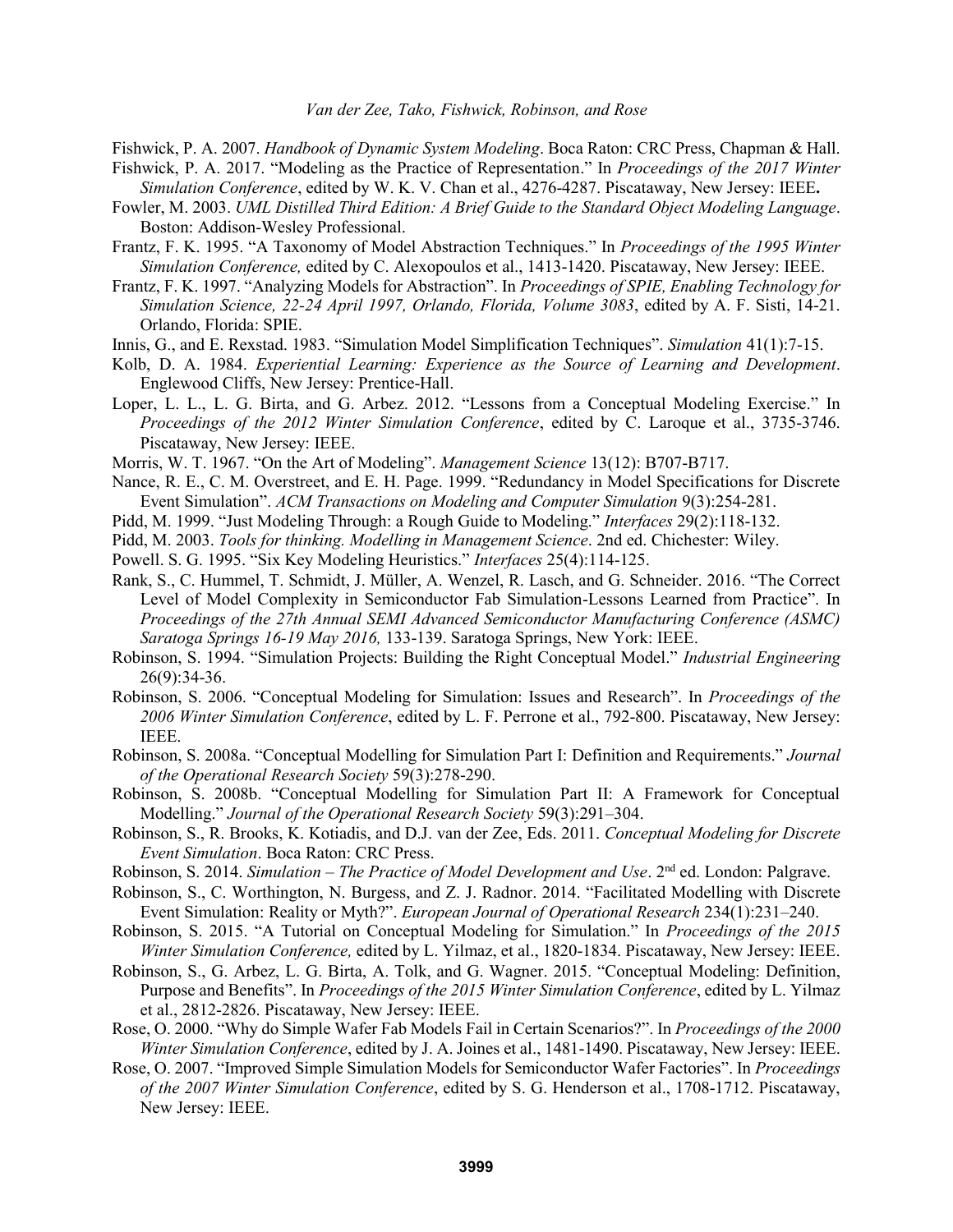- Salt, J. D. 1993. "Keynote Address: Simulation Should Be Easy and Fun!". In *Proceedings of the 1993 Winter Simulation Conference*, edited by G. W. Evans et al., 1-5. Piscataway, New Jersey: IEEE.
- Sevinc, S. 1991. "Theories of Discrete Event Model Abstraction". In *Proceedings of the 1991 Winter Simulation Conference*, edited by B. L. Nelson et al., 1115-1119. Piscataway, New Jersey: IEEE.
- Shannon R. E. 1998. "Introduction to the Art and Science of Simulation." In *Proceedings of the 1998 Winter Simulation Conference*, edited by D.J. Medeiros et al., 7-14. Piscataway, New Jersey: IEEE.
- Sowa, J. F. 1983. *Conceptual Structures: Information Processing in Mind and Machine*. The Systems Programming Series, Boston: Addison-Wesley Publishing.
- Tako, A. A., and K. Kotiadis. 2015. "PartiSim: A Multi-methodology Framework to Support Facilitated Simulation Modelling in Healthcare". *European Journal of Operational Research* 244(2):555-564.
- Tsioptsias, N., A. A. Tako, and S. Robinson. 2018. "Can we Learn from Wrong Simulation Models? A Preliminary Experimental Study on User Learning." In *Proceedings of the 2018 Operational Research Society Simulation Workshop* (SW18), edited by A. Anagnostou et al., 219-229. Worcestershire: OR-Society.
- Van der Zee, D.J., K. Kotiadis, A. Tako, M. Pidd, O. Balci, A. Tolk, and M. Elder. 2010. "Panel Discussion: Education on Conceptual Modeling for Simulation – Challenging the Art." In *Proceedings of the 2010 Winter Simulation Conference*, edited by B. Johansson et al., 290-304. Piscataway, New Jersey: IEEE.
- Van der Zee, D. J., R. J. Brooks, S. Robinson, and K. Kotiadis. 2011. "Conceptual Modelling: Past, Present and Future". In *Conceptual Modelling for Discrete-Event Simulation*, edited by S. Robinson, R. J. Brooks, K. Kotiadis, and D. J. van der Zee, 473-490. Boca Raton: CRC Press.
- Van der Zee, D. J. 2017. "Approaches for Simulation Model Simplification". In *Proceedings of the 2017 Winter Simulation Conference*, edited by K. V. Chan et al., 4197-4208. Piscataway, New Jersey: IEEE.
- Wang, W., and R. J. Brooks. 2007. "Improving the Understanding of Conceptual Modelling." *Journal of Simulation* 1(3):153-158.
- Yin, H. Y. and Z. N. Zhou. 1989. "Simplification Techniques of Simulation Models." In *Proceedings of Beijing International Conference on System Simulation and Scientific Computing*, *October 23-26, 1989, Beijing, China*, edited by W.C. Yuan, 782-786. Beijing : International Academic Publishers.
- Zeigler, B. P. 1976. *Theory of Modelling and Simulation*. Chichester: Wiley.

## **AUTHOR BIOGRAPHIES**

**DURK-JOUKE VAN DER ZEE** is Associate Professor of Operations at the Faculty of Economics and Business, University of Groningen, The Netherlands. His research interests include simulation methodology and applications, simulation  $\&$  serious gaming, manufacturing planning  $\&$  control, and health care operations management. He is a member of the INFORMS-SIM. His email address is d.j.van.der.zee@rug.nl, and his webpage is www.rug.nl/staff/d.j.van.der.zee.

**ANTUELA TAKO** is a Reader in Operational Research at the School of Business and Economics, Loughborough University. She holds a PhD in Simulation and an MSc in Management Science and Operational Research from the University of Warwick. Her research interests include the comparison of simulation approaches (discrete-event simulation and system dynamics), facilitated and participative simulation modelling, conceptual modelling and health care modelling. She is Associate Editor of the Journal of the Operational Research Society. Her email address is a.a.takou@lboro.ac.uk and her webpage is http://www.lboro.ac.uk/departments/sbe/staff/anthi-antuela-tako/.

**PAUL FISHWICK** is Distinguished University Chair of Arts, Technology and Emerging Communication (ATEC) and Professor of Computer Science (CS), at the University of Texas at Dallas in the United States. He holds a BS in Mathematics from the Pennsylvania State University, an MS in Applied Science from The College of William and Mary. And a PhD in Computer and Information Science from the University of